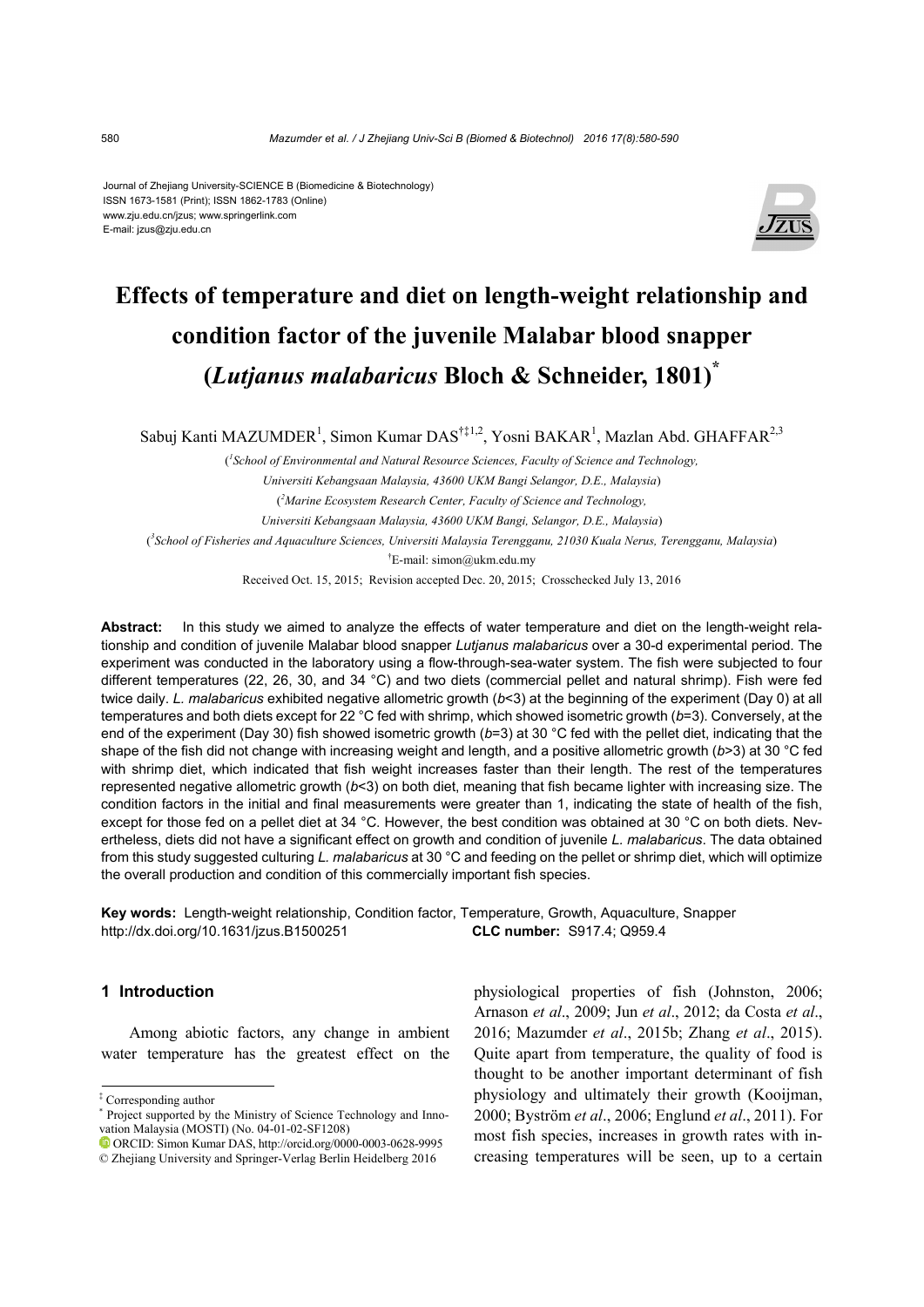point, only to decline abruptly once the critical limit of the species is reached (Elliot, 1994; Jobling, 1995). It is plausible, therefore, that fish may choose temperatures that selectively enhance specific physiological processes depending on their state (e.g. fed or unfed, pregnant or immature), time of day and season.

The length-weight relationship (LWR) of fish is important in fisheries and fish biology as it can be used as a characteristic for the differentiation of taxonomic units and the relationship changes with the various developmental events in life such as metamorphosis, growth, and onset of maturity (Mims and Knaub, 1993; Thomas *et al*., 2003; Alvarez-Lajonchère, 2012). Furthermore, the empirical relationship between the length and weight of the fish enhances the knowledge of the natural history of commercially important fish species, thus making conservation possible as well as deriving important clues on climate and environmental changes (Sarkar *et al*., 2013).

The condition factor is a quantitative parameter for the state of well-being of the fish, which will determine present and future population success by its influence on growth, reproduction, and survival (le Cren, 1951). Consequently, the study of condition factors is important for understanding the life cycle of fish species and contributes to satisfactory management of these species and therefore to the maintenance of equilibrium in the ecosystem. Fulton's condition factor  $(K)$  is frequently used in the analysis of ontogenetic changes (Safran, 1992) and for betweenregions life-history comparisons (Petrakis and Stergiou, 1995; Simon *et al*., 2009). Different values in *K* of a fish indicate the state of sexual maturity, the degree of food source availability, age and sex of some species (Anibeae, 2000). These relationships are also an important component of FishBase (Froese and Pauly, 2012). The relative condition factor (*Kn*) introduced by le Cren (1951) compensates for changes in form or condition with length, and can be used to indicate whether an individual is in a better  $(Kn>1)$  or worse  $(Kn<1)$  condition than an average individual with the same length.

Owing to the decline in wild fisheries and sustained consumer demand, the Malabar blood snapper (*Lutjanus malabaricus*) has been identified as a promising candidate for coastal and marine aquaculture (Nanton *et al*., 2001; Rosenlund and Skretting, 2006). The development of culture techniques suitable for this species has been on-going for many years in countries such as Malaysia, Thailand, Australia, and Canada (Rosenlund and Skretting, 2006; Treasurer *et al*., 2006). Larvae and juveniles are typically produced and reared in land-based facilities where conditions can be controlled. However, juveniles must then be transferred to sea-cages where they are exposed to changes in various environmental factors like temperature, food availability, and salinity in Malaysia and these factors have a significant impact on fish appetite (Bendiksen *et al*., 2002), growth (Brown *et al*., 1989), and activity (Clark *et al*., 1995).

Although numerous studies have attempted to determine the simultaneous effects of temperature and diet on the growth or condition in fish, including spotted wolfish *Anarhichas minor* (Òlafson) (Imsland *et al*., 2006), cod *Gadus morhua* (L.) (Bjornsson *et al*., 2001), turbot *Scophthalmus maximus* (L.) (Imsland *et al*., 2007), halibut *Hippoglossus hippoglossus* (L.) (Hallaraker *et al*., 1995; Jonassen *et al*., 1999), plaice *Pleuronectes platessa* (L.), and flounder *Platichthys flesus* (L.) (Fonds *et al*., 1992), adequate local information is still scarce for most tropical and subtropical fish species (Harrison, 2001; Ecoutin *et al*., 2005). To the best of our knowledge, no information is currently available on the effect of temperature and diet on LWRs and condition factors for this species in Malaysia or elsewhere. The objective of this study was to investigate the effects of temperature and diet on LWRs and condition factors of the Malabar blood snapper (*L. malabaricus*) in laboratory conditions.

## **2 Materials and methods**

#### **2.1 Experimental setup**

A homogeneous group (6–7 cm) of *L. malabaricus* (*n*=120) was collected from local hatcheries of Pulau Ketam, Klang coast (3°00'96.2" N to 2°00'91.8" N and  $101^{\circ}16'38.2''$  E to  $101^{\circ}16'49.5''$  E), Selangor, peninsular Malaysia, and transported to the marine science laboratory of UKM Bangi, Malaysia. The fish were housed in several stocking tanks (1.96 m×1.02 m× 0.61 m, 1200 L) for up to five days at room temperature (about 26 °C) and salinity (30 ppt (1 ppt= $10^{-12}$ )), and on food used in the hatcheries. Once the fish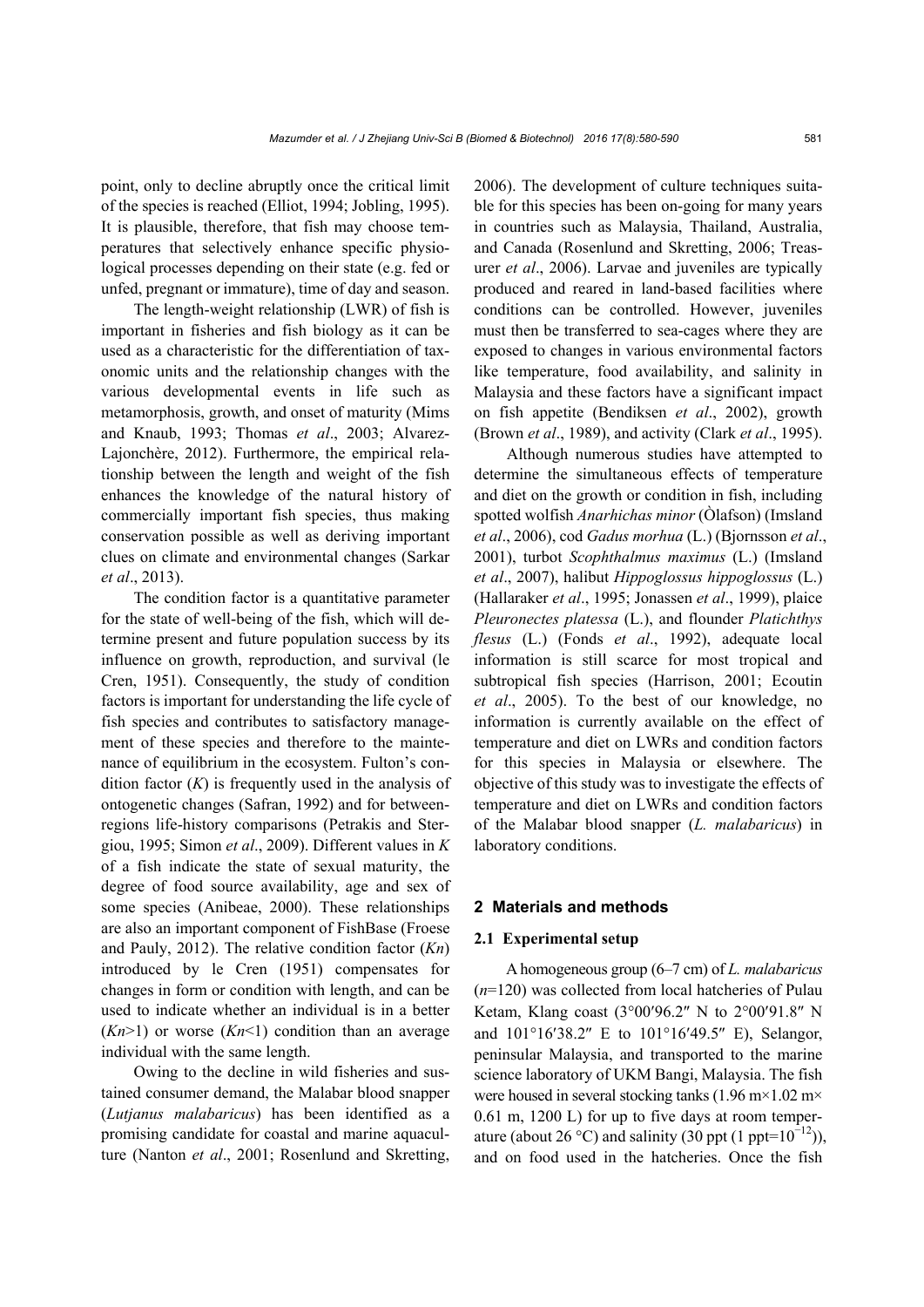started feeding and defecating, they were transferred into four experimental tanks and were reared at four different temperatures (22, 26, 30, and 34 °C). Each tank comprised two compartments (15 fish/compartment). The partition separating the compartment was made of plexi glass with holes to ensure similar water temperature across the compartment. The fish were fed twice daily (9:00 and 16:00) with demand feeding with a commercial diet pellet (protein  $45\% - 47\%$ , lipid 8%, and carbohydrate 7%) and natural diet shrimps (*Acetes* sp. protein 57.55%, lipid 7.56%, and carbohydrate 7.54%). The temperature changes for the experimental groups were initiated at a rate of 2 °C⁄d using thermostat (E-JET heater 200 W, Penang, Malaysia) and chiller (HS-28 A, 250-1200L/H, Guangdong Hailea Group Co., Ltd., Country of Origin, China) until the experimental temperature was reached, a minimum of 22 °C and a maximum of 34 °C. The fish were then deprived of food for two days and anesthetized with α-methyl quinoline (TransmoreR; Nika Trading, Puchong, Malaysia; 0.22 ml/L in 3 L of sea water as an aneasthetic medium for 10‒15 min) prior to the initial measurement of total length (cm) and body weight (g). The total length was measured to the nearest 0.01 cm with a measuring board (Simon *et al*., 2010a) and weighed to the nearest 0.01 g (Simon *et al*., 2010b) using an electronic balance Model KD-300KC (Simon *et al*., 2012). After the starvation period, the fish were fed to satiation (Das *et al*., 2014b; Mazumder *et al*., 2015a) and offered two different diets, pellet or shrimp (four compartments for pellet and four compartments for shrimp), the leftovers after 2 min of feeding. The temperatures were measured daily. The duration of the experiments was 30 d for each temperature to keep the relative length and weight increase of similar magnitude in all the experiments. During this experimental period, fish were maintained on a 12-h light:12-h dark photoperiod and fed twice daily.

# **2.2 Length-weight relationship**

The LWR in the present study was calculated using the following equation (Froese, 2006):

$$
W=aL^b,
$$

where *W* is the weight of fish (g), *L* is the length of fish (cm), *a* is the intercept of the regression, and *b* is

an exponential expressing the relationship between length and weight. When *b*=3, the increase in weight is isometric. When the value of *b* is other than 3, weight increase is allometric (positive if *b*>3, negative if  $b<3$ ).

# **2.3 Condition factors**

The Fulton's condition factor *K* was calculated for each individual fish according to Fulton (1904):

$$
K=100W/L^3,
$$

while relative condition factor  $Kn$  was calculated according to le Cren (1951):

$$
Kn=W(aL^b)^{-1},
$$

where  $W$  is the body weight (BW),  $L$  is the total length (TL), *a* is the intercept, *b* is the slope, and 100 is a factor to bring the value of *K* near unity.

# **2.4 Statistical analyses**

Determination of *a* and *b* values was performed using a non-linear regression of which the curve fitting was carried out by Chi-square  $(\chi^2)$  iterative methods using Levenberg-Marquardt and Simplex algorithms readily developed in Microcalc Origin™ Version 9.0 computer software (Das *et al*., 2014a). The measurement of model fit (goodness of fit of calculated TL and BW) was evaluated by the coefficient of determination  $(r^2)$ . For each temperature and diet, the Student's *t*-test (Zar, 1996) was performed on the slope of logBW-logTL to test whether the computed value of *b* was significantly different from 3, indicating the type of growth. Additionally, the analysis of covariance (ANCOVA) was also applied to evaluate the homogeneity of the regression slopes between initial measurement (IM, Day 0) and final measurement (FM, Day 30) at each temperature and diet whereby logBW was modelled as a function of stage (IM or FM), and logTL as covariate and their interaction. The interaction term was tested for homogeneity of the slopes. To determine the effects of temperature and stage (IM or FM) on condition factors (*K* and *Kn*) of the Malabar blood snappers fed on either pellet or shrimp diets, a two-factor factorial model was initially used. When significant temperature×stage interactions were encountered, the cell means were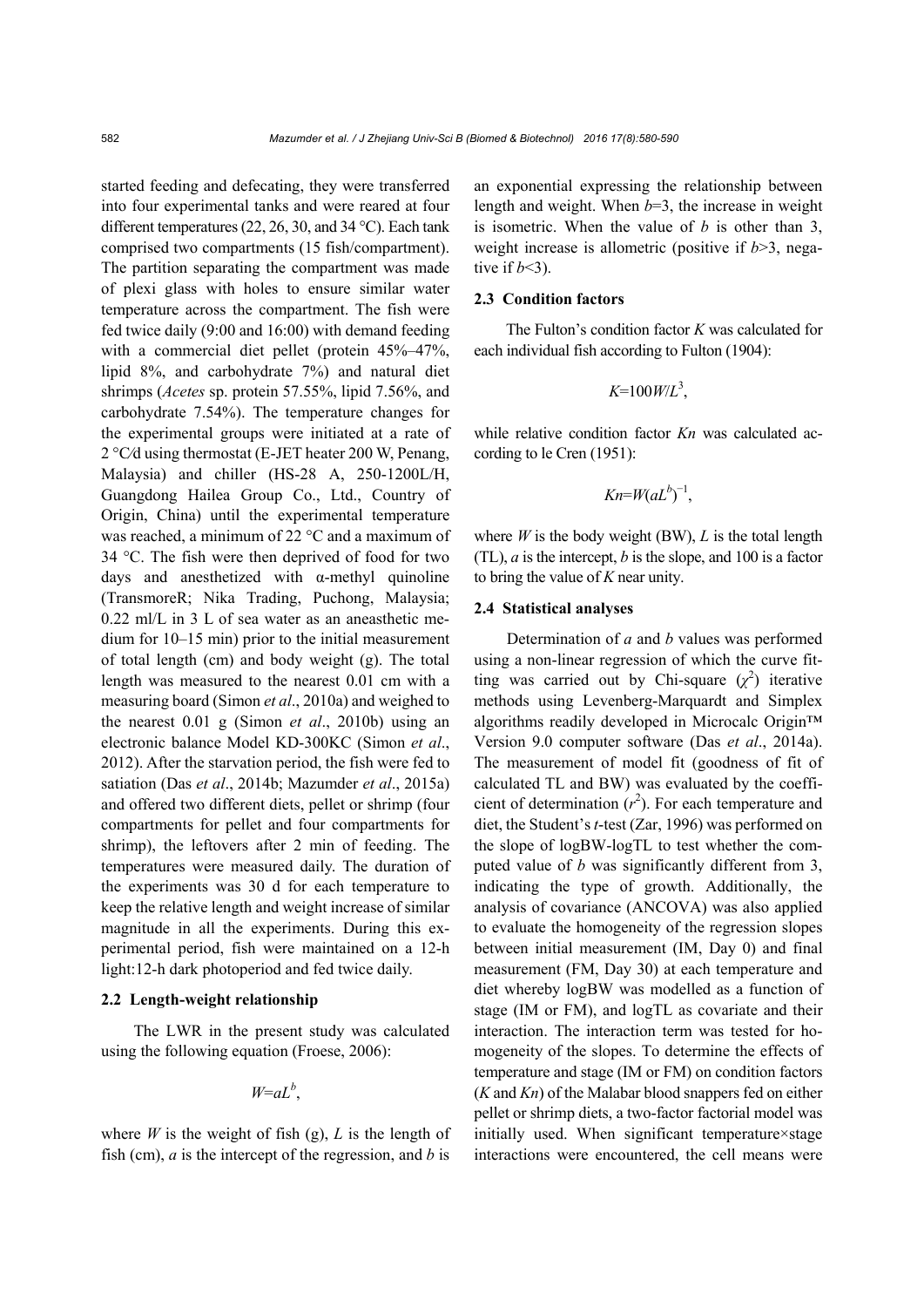analyzed in a one-factor linear model. To determine differences among the experimental groups within each diet, Tukey post-hoc tests were used. Statistical analyses were performed using Minitab Version 17 (StatSoft Inc., Tulsa, OK, USA).

#### **3 Results**

#### **3.1 Length-weight relationship**

Results obtained for the LWRs from 120 *L. malabaricus* fish at different temperatures and diets are given in Table 1 and Fig. 1. TLs and BWs of the samples ranged from 6–7 cm and 4–8 g, respectively. The nonlinear fit of LWR of *L. malabaricus* is presented in Fig. 1, whereas Table 1 presents the regression coefficients *b* of the log-transformed variables and the growth type of samples. In terms of growth type, the *L. malabaricus* showed a negative allometric growth  $(b<3)$  in initial measurements (IM, Day 0) at all experimental temperatures and diets except the shrimp diet at 22 °C ( $b=3.09$ ; *P*<0.05,  $df=13$ , standard error (SE)=0.09), which indicated that the fish became lighter with increasing size. A similar growth pattern was also observed in final measurements (FM, Day 30) at all the temperatures and both diets except 30 °C and both diets. On the contrary in FM, the fish exhibited an isometric growth  $(b=3.02)$  on being fed the pellet diet (*P*>0.05, *d* $f=13$ , SE=0.19) at 30  $\degree$ C, thereby indicating that the shape

of the fish did not change with increasing weight and length. At 30 °C for shrimp-fed fish, a positive allometric growth (*b*>3) was observed (*P*>0.05, *df*=13, SE=0.12), indicating that the fish became heavier as they increased in length and size. The exponent *b* ranged from  $2.10\pm0.14$  with pellet diet at 34 °C to 3.20 $\pm$ 0.17 for 30 °C, and in shrimp diet the *b* values ranged from 2.17 $\pm$ 0.17 at 34 °C to 3.20 $\pm$ 0.17 at 30 °C, corresponding to a mean value of  $2.60\pm0.38$  and 2.75±0.38 at *P*<0.05 with pellet and shrimp diet, meaning that all LWR slopes (*b*) were within the expected ranges (2.0<*b*<4.0) (Bagenal and Tesch, 1978).

ANCOVA showed significant differences between the slopes of IM and FM only at 22 °C and the shrimp diet, whereas no significance differences were observed at other temperatures and diets (Table 1). The regression models fitting in IM and FM of *L. malabaricus* were highly correlated  $(r^2=0.811-$ 0.977).

#### **3.2 Condition factor analysis**

Two-way ANOVA indicated that the interaction of temperature and stage was statistically significant (*P*<0.001) for condition factors. Therefore, pairwise comparisons of the cell means were performed instead.

The mean condition factors (*K* and *Kn*) for the four experimental temperatures with the two different diets of *L. malabaricus* are presented in Fig. 2. In the

**Table 1 Regression coefficients of length-weight relationships of** *L. malabaricus* **fed different diets at four different temperatures** 

| $\boldsymbol{T}$<br>$(^{\circ}C)$ | Diet   | Regression coefficient $(b)$ |                 | Type of growth |      | Status of wellbeing          |                                                             |                              |                                |  |
|-----------------------------------|--------|------------------------------|-----------------|----------------|------|------------------------------|-------------------------------------------------------------|------------------------------|--------------------------------|--|
|                                   |        | IM                           | <b>FM</b>       | IM             | FM   | IM                           |                                                             | <b>FM</b>                    |                                |  |
|                                   |        |                              |                 |                |      | K                            | Kn                                                          | K                            | Kn                             |  |
| 22                                | Pellet | $2.70 \pm 0.15$              | $2.38\pm0.17$   | $-A$           | $-A$ |                              | $1.90 \pm 0.07$ <sup>G</sup> $1.021 \pm 0.040$ <sup>G</sup> | $1.90 \pm 0.18$ <sup>G</sup> | $1.001 \pm 0.060$ <sup>G</sup> |  |
|                                   | Shrimp | $3.09 \pm 0.12$ <sup>*</sup> | $2.70 \pm 0.12$ | L              | $-A$ | $1.82 \pm 0.05$ <sup>G</sup> | $1.002 \pm 0.030$ <sup>G</sup>                              | $1.81 \pm 0.14$ <sup>G</sup> | $1.006 \pm 0.060$              |  |
| 26                                | Pellet | $2.52\pm0.14$                | $2.90 \pm 0.25$ | $-A$           | $-A$ | $1.18 \pm 0.08$ <sup>G</sup> | $1.000 \pm 0.030$ <sup>G</sup>                              | $2.03 \pm 0.16$ <sup>G</sup> | $1.009 \pm 0.080$              |  |
|                                   | Shrimp | $2.51 \pm 0.18$              | $2.92\pm0.19$   | $-A$           | $-A$ | $1.80 \pm 0.08$ <sup>G</sup> | $0.990 \pm 0.040^{\rm B}$                                   | $2.10\pm0.16$ <sup>G</sup>   | $1.011 \pm 0.070$ <sup>G</sup> |  |
| 30                                | Pellet | $2.70 \pm 0.26$              | $3.02\pm0.20$   | $-A$           |      | $1.78 \pm 0.11$ <sup>G</sup> | $1.002 \pm 0.060$ <sup>G</sup>                              | $2.10\pm0.21$ <sup>G</sup>   | $1.009 \pm 0.100$ <sup>G</sup> |  |
|                                   | Shrimp | $2.50\pm0.12$                | $3.20 \pm 0.17$ | $-A$           | $+A$ | $1.77 \pm 0.08$ <sup>G</sup> | $1.000 \pm 0.030$ <sup>G</sup>                              | $1.99 \pm 0.15$ <sup>G</sup> | $1.021 \pm 0.090$ <sup>G</sup> |  |
| 34                                | Pellet | $2.21 \pm 0.26$              | $2.10\pm0.14$   | $-A$           | $-A$ | $1.82 \pm 0.15$ <sup>G</sup> | $1.001 \pm 0.050$ <sup>G</sup>                              | $1.79 \pm 0.15$ <sup>G</sup> | $0.998 \pm 0.050^{\rm B}$      |  |
|                                   | Shrimp | $2.21 \pm 0.26$              | $2.17\pm 0.17$  | $-A$           | $-A$ |                              | $1.82 \pm 0.25$ <sup>G</sup> $1.006 \pm 0.080$ <sup>G</sup> | $1.73 \pm 0.20$ <sup>G</sup> | $1.000 \pm 0.070$ <sup>G</sup> |  |

The type of growth is inferred from the regression coefficient (*b*) value. *K* and *Kn* represent Fulton and relative condition factors (Sample size for each diet-temperature combination). Data are express as mean±standard error (SE), *n*=15. −A: negative allometric growth; +A: positive allometric growth; I: isometric growth; IM: initial measurement; FM: final measurement; <sup>G</sup>: good condition; <sup>B</sup>: poor condition.<br><sup>\*</sup> *P*<0.05, significant difference between initial and final LWRs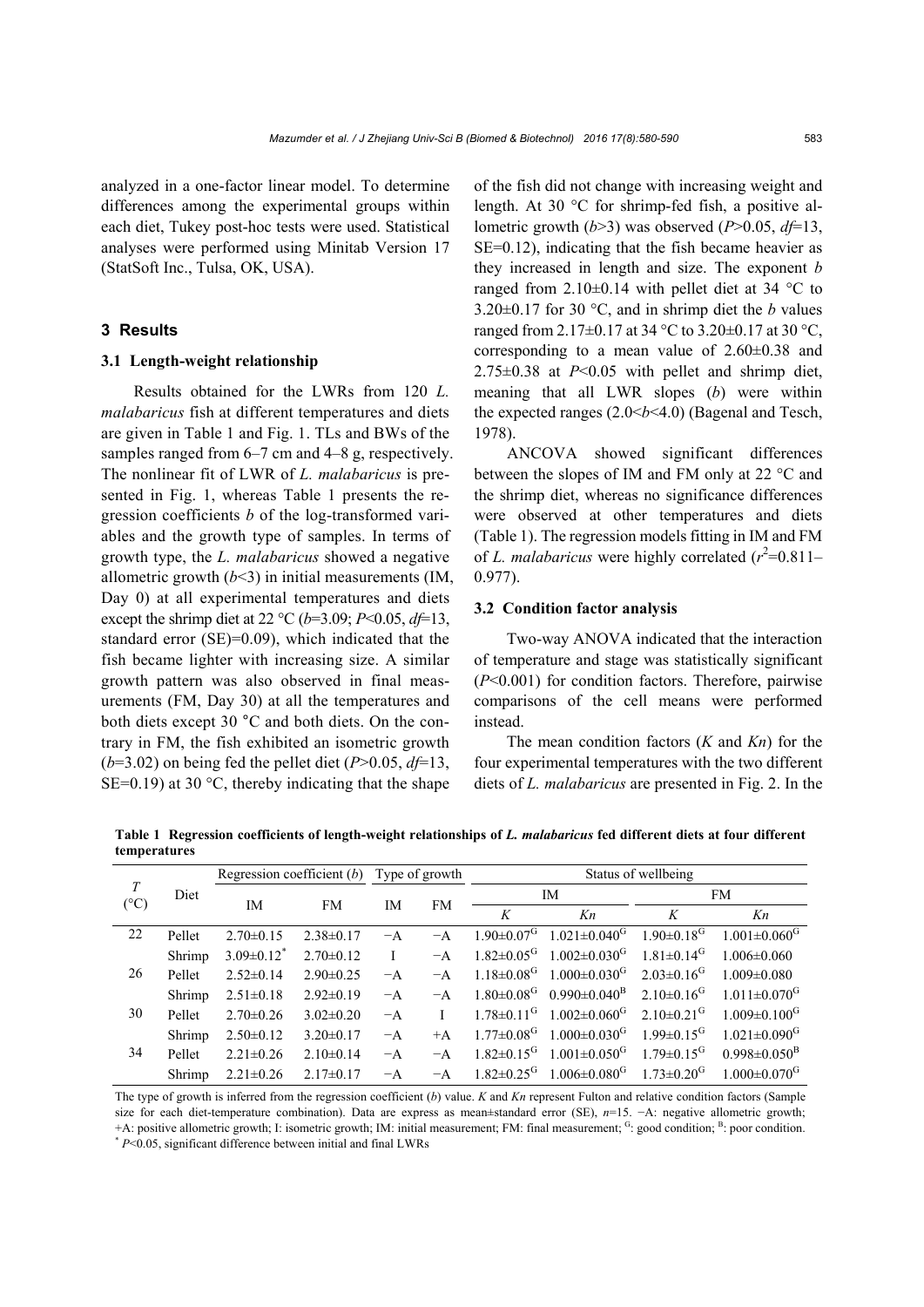

**Fig. 1 Length-weight relationship of** *L. malabaricus* **fed on pellet (a–d) and shrimp (e–h) diets** Dashed line represents initial (Day 0) and solid line represents final (Day 30) nonlinear fit whereas open and solid circles represent individual fish samples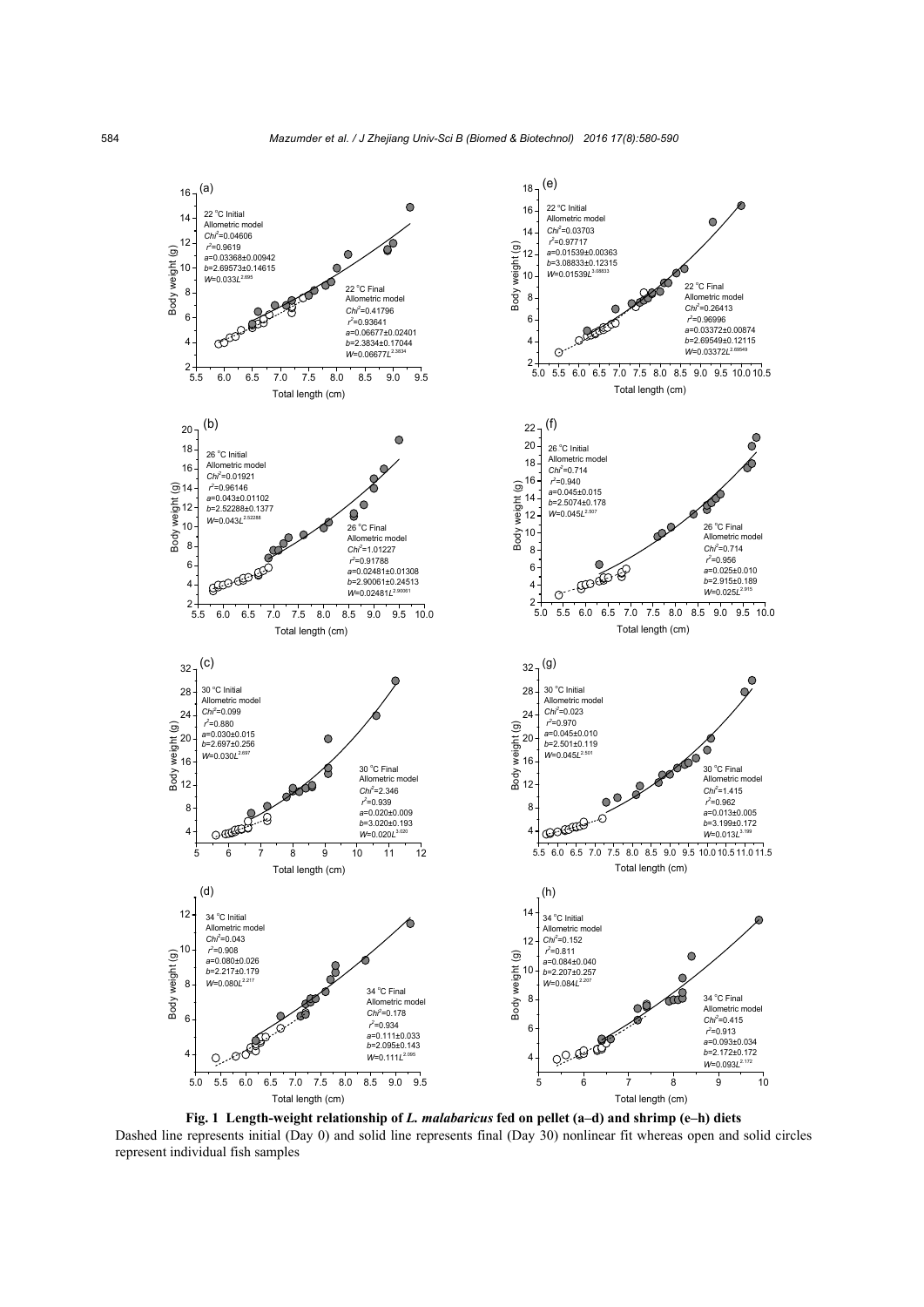

**Fig. 2 Mean Fultons (***K***) and relative condition factors (***Kn***) with pellet feeding (a, c) and shrimp feeding (b, d) at four different temperatures** 

Dashed line represents initial measurement (Day 0) and solid line represents final measurement (Day 30). Open circles represent initial mean values of *K* and *Kn* and solid circles represent final mean values of *K* and *Kn*. Solid bar denotes variant of *K* and *Kn* values with different alphabets differing significantly

present study, the condition factors *K* varied from 1.73 to 1.90 in IM and 1.73 to 2.10 in FM and *Kn* from 0.990 to 1.020 and 0.998 to 1.020 in IM and FM, respectively. The *K* and *Kn* values registered a significant and progressive increase (*P*<0.05) in IM with increasing temperature from 22 to 30 °C and slowed down gradually with increasing further temperature to 34 °C (Fig. 2). Conversely in FM, *K* values were significantly lower at 34 °C but not significantly (*P*>0.05) and feeding with pellet diet. Similarly in FM, the *Kn* values were also lower at 34 °C and higher at 26 and 30  $\degree$ C (*P*>0.05), indicating poor and good fish conditions, respectively.

#### **4 Discussion**

In the present study, the length-weight data were considered to establish the growth form of *L. malabaricus* at different temperatures and diet. Lagler (1966) and Wootton (1990) suggested that if fish grow isometrically, they retain body shape, and specific gravity will also remain unchanged during the life time; therefore, in such cases, the *b*-value must be equal to 3.0. Hence, this growth pattern in fish will follow the cube law. However, under natural conditions, most fish do not show the cube law, because they change their body shape as they grow or increase in size and become heavier in one season and lighter in another. Hence, le Cren (1951) reported that the relationship between length and weight of fish may depart from the ideal value (3.0), which may be due to certain environmental conditions or the condition of the fish themselves. Therefore, the *b*-value for each fish species could be significantly greater or less than the ideal value, indicating that growth pattern is allometric (Gayanilo and Pauly, 1997). Thus, if the *b*-value is equal to 3.0, growth is isometric, but if the *b*-value is less than 3.0, fish become more slender as they increase in length; therefore, growth will be negatively allometric, which might be because habitat conditions are not suitable for growth. On the other hand, if the *b*-value is greater than 3.0, fish become heavier and show a positive allometric pattern of growth for their specific lengths, which may be due to optimum conditions (Abowei, 2010).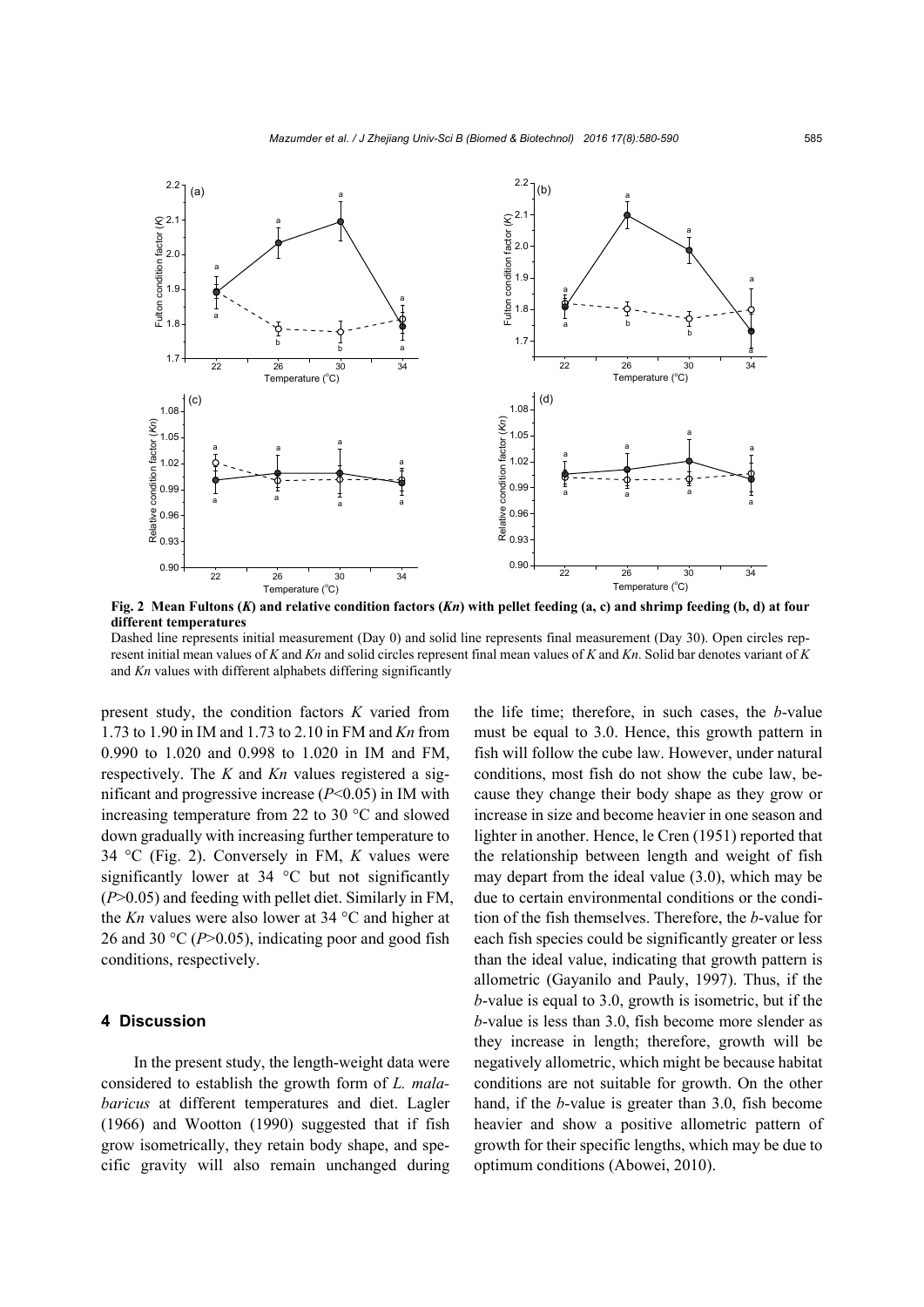In this study, we observed that *L. malabaricus* exhibited negative allometric growth  $(b<3)$  at the start of the experiment (Day 0) at all the temperatures and diets except for 22 °C and a shrimp diet, which showed isometric growth  $(b=3)$ . In FM at 30 °C a positive allometric growth  $(b>3)$  and an isometric growth  $(b=3)$ were found on shrimp and pellet diets, respectively. The rest of the temperatures and diets showed negative allometric growth (*b*<3). The LWRs of *L. malabaricus* raised in similar temperatures and diets have not been previously recorded in Malaysia or elsewhere, thereby

preventing a direct comparison with earlier results. Masood and Farooq (2010) observed LWRs in different sexes of *L. malabaricus* and found positive allometric growth (*b*>3) in Pakistan waters, which is in agreement with 30 °C and shrimp diet in FM (Day 30). Alternatively, Willing and Pender (1989) found negative allometric growth  $(b<3)$  in juveniles of the same species in Australia, which is also similar to our findings both in IM and FM. However, we compared our results with the studies dealing with the *Lutjanus* species from different geographical locations (Table 2).

**Table 2 Regression coefficients for length-weight relationships in** *L. malabaricus* **tested with different temperatures and diets compared with other** *Lutjanus* **species in previous studies** 

|                                     |                             |              |                  | LWR parameter      |                      | Growth  |                           |               |
|-------------------------------------|-----------------------------|--------------|------------------|--------------------|----------------------|---------|---------------------------|---------------|
| Reference                           | Species                     | Sex          | $\boldsymbol{a}$ | b                  | $r^2$                | type    |                           | Temp Locality |
| Pakoa, 1998                         | L. argentimaculatus Unsexed |              | 0.0054           | 3.206              |                      | $+A$    |                           | Vanuatu       |
| Joyeux et al., 2009                 | L. analis                   | Juvenile     | 0.0163           | 2.944              | 0.996                | $-A$    |                           | <b>Brazil</b> |
| Burton, 2002                        | L. analis                   | Unsexed      | 0.0113           | 3.050              | 0.960                | $\bf I$ |                           | <b>USA</b>    |
| Yanagawa, 1994                      | L. lutjanus                 | Unsexed      | 0.0235           | 2.807              | 0.891                | $-A$    |                           | Thailand      |
| Masood and Farooq, 2010 L. lutjanus |                             | Male         | 0.0110           | 3.210              | 0.993                | $+A$    |                           | Pakistan      |
|                                     |                             | Female       | 0.0960           | 2.530              | 0.876                | $-A$    |                           |               |
|                                     |                             | Combined sex | 0.0210           | 3.010              | 0.991                | $\rm I$ |                           |               |
| Crawford, 1993                      | L. argentiventris           | Unsexed      | 0.0173           | 3.000              |                      | $\bf I$ |                           | Mexico        |
| Blanco et al., 2003                 | L. gibbus                   | Unsexed      | 0.0400           | 2.580              | 0.889                | $-A$    |                           | Spain         |
|                                     |                             | Unsexed      | 0.0420           | 2.680              | 0.859                | $-A$    |                           |               |
| Masood and Farooq, 2010 L. johnii   |                             | Male         | 0.0810           | 2.790              | 0.946                | $-A$    |                           |               |
|                                     |                             | Female       | 0.0170           | 3.310              | 0.986                | $+A$    |                           | Pakistan      |
|                                     |                             | Combined sex | 0.0120           | 3.370              | 0.925                | $+A$    |                           |               |
| Masood and Farooq, 2010 L. russelii |                             | Male         | 0.0100           | 3.150              | 0.998                | $+A$    |                           |               |
|                                     |                             | Female       | 0.0070           | 3.270              | 0.994                | $+A$    |                           | Pakistan      |
|                                     |                             | Combined sex | 0.0090           | 3.170              | 0.992                | $+A$    |                           |               |
| Masood and Farooq, 2010 L. fulvus   |                             | Male         | 0.0650           | 2.580              | 0.994                | $-A$    |                           |               |
|                                     |                             | Female       | 0.0070           | 3.270              | 0.996                | $+A$    |                           | Pakistan      |
|                                     |                             | Combined sex | 0.0280           | 2.840              | 0.972                | $-A$    |                           |               |
| Masood and Farooq, 2010 L. fulvus   |                             | Male         | 0.0020           | 3.840              | 0.997                | $+A$    |                           |               |
|                                     |                             | Female       | 0.0070           | 3.530              | 0.992                | $+A$    |                           | Pakistan      |
|                                     |                             | Combined sex | 0.0030           | 3.630              | 0.986                | $+A$    |                           |               |
| Willing and Pender, 1989            | L. fulvus                   | Juvenile     | 0.0313           | 2.872              | 0.994                | $-A$    |                           | Australia     |
| Present study (IM)                  | L. malabaricus              | Juvenile     | $0.0334*$        | $2.696*$           | $0.962^*$            | $-A$    | S                         | Malaysia      |
|                                     |                             |              | $0.0150**$       | $3.088***$         | $0.977***$           |         | $\mathbf S$               |               |
|                                     |                             |              | $0.0430*$        | $2.523*$           | $0.962$ <sup>*</sup> | $-A$    | $\mathbf T$               |               |
|                                     |                             |              | $0.0450**$       | $2.507**$          | $0.940**$            | $-A$    | $\mathbf T$               |               |
|                                     |                             |              | $0.0300*$        | $2.697*$           | $0.880*$             | $-A$    | $\mathbf U$               |               |
|                                     |                             |              | $0.0450**$       | $2.501**$          | $0.097**$            | $-A$    | U                         |               |
|                                     |                             |              | $0.0800*$        | $2.217*$           | $0.908*$             | $-A$    | $\ensuremath{\mathbf{V}}$ |               |
|                                     |                             |              | $0.0840**$       | $2.207**$          | $0.811***$           | $-A$    | V                         |               |
| Present study (FM)                  | L. malabaricus              | Juvenile     | $0.0670*$        | 2.383 <sup>*</sup> | $0.936*$             | $-A$    | $\mathbf S$               | Malaysia      |
|                                     |                             |              | $0.0340**$       | $2.696**$          | $0.970**$            | $-A$    | S                         |               |
|                                     |                             |              | $0.0250*$        | $2.901*$           | $0.918*$             | $-A$    | $\mathbf T$               |               |
|                                     |                             |              | $0.0250**$       | $2.915***$         | $0.956***$           | $-A$    | $\mathbf T$               |               |
|                                     |                             |              | $0.0200*$        | $3.020*$           | $0.939*$             | $\rm I$ | U                         |               |
|                                     |                             |              | $0.0130***$      | $3.200**$          | $0.962**$            | $+A$    | $\mathbf U$               |               |
|                                     |                             |              | $0.1110*$        | $2.095*$           | $0.934*$             | $-A$    | $\ensuremath{\mathsf{V}}$ |               |
|                                     |                             |              | $0.0930**$       | $2.172***$         | $0.913***$           | $-A$    | V                         |               |

\* Pellet diet; \*\* Shrimp diet; IM: initial measurement; FM: final measurement; −A: negative allometric growth; +A: positive allometric growth; I: isometric growth; Temp: temperature; S: 22 °C; T: 26 °C; U: 30 °C; V: 34 °C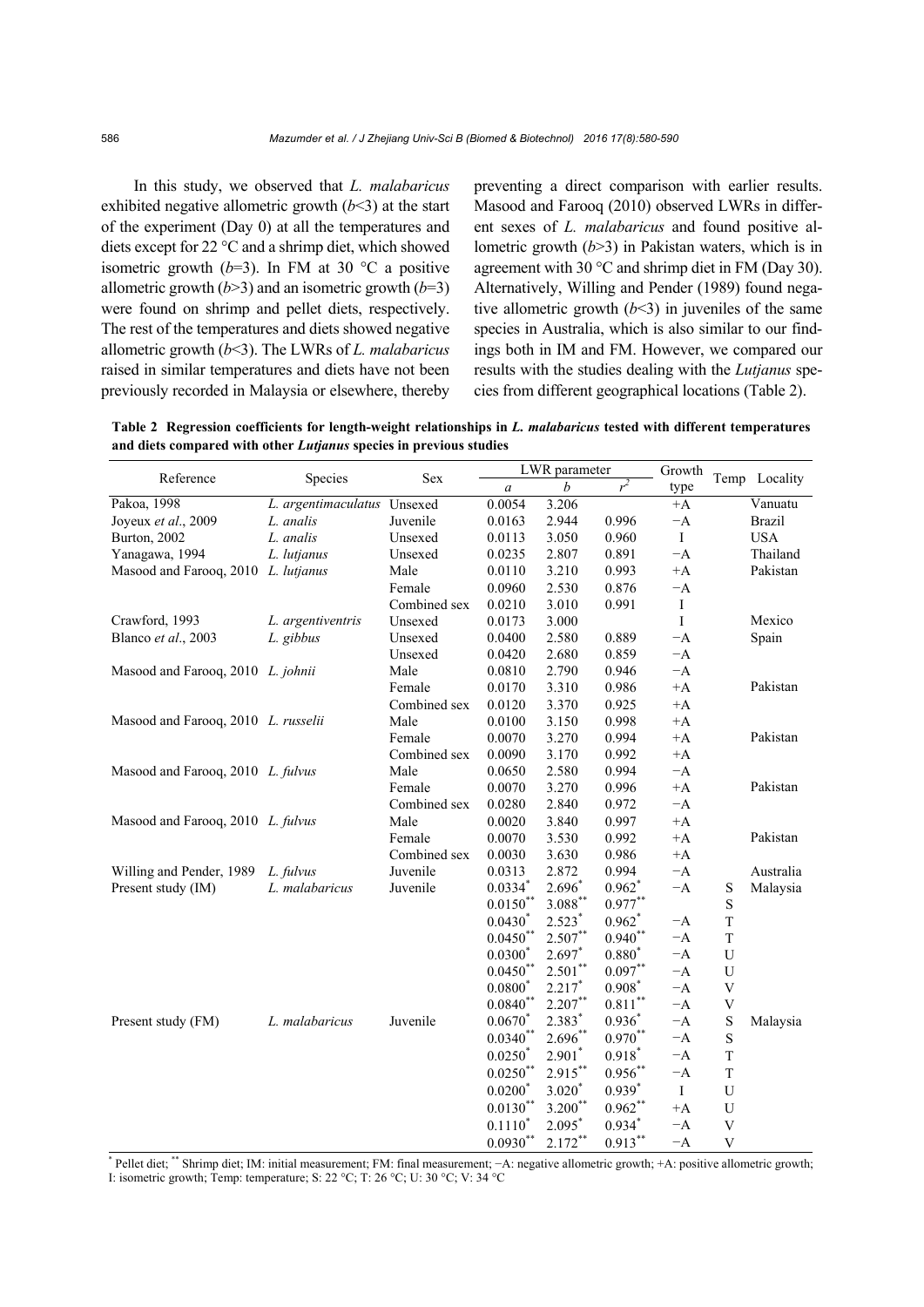The fish were collected from a local land-based hatchery where the temperature was maintained at 26 °C. However, in most cases, the *L. malabaricus* that were reared in marine and brackish water cages and were exposed to higher temperature ranges could demonstrate a positive allometric growth. In addition, a higher temperature could increase the metabolic rates of fish (Temming and Herrmann, 2001), thereby accelerating their digestion process (De *et al*., 2013) and inducing better (isometric and positive allometric) growth.

Temperature and diet interacted to determine the growth in *L. malabaricus*. The species performed better when temperatures increased from lower to higher up to their optimum and on feeding with a natural shrimp than with pellet diet. Overall growth rate was highest at 30 °C and feeding with a shrimp diet. The growth rate in the shrimp-fed group being higher than with the pellet-fed group might be due to the fact that the Malabar blood snapper consumed more shrimp than pellet food (personal observation) because of the pellet's hard and compact structure. Moreover, the shrimp contains more protein than the pellet diet, which helps to gain more and represent better growth performance.

Increasing *K* and *Kn* values were observed in FM at 26 and 30 °C (i.e., better condition), whereas decreasing *K* and *Kn* values were observed at 34 and 22 °C (i.e., poorer condition) regardless of diet (Fig. 2). The growth rates achieved in this work may be considered acceptable in comparison with those reported in other similar studies for *L. peru* (Garduño-Dionate *et al*., 2010; Castillo-Vargasmachuca *et al*., 2012; 2013) and for *L. argentiventris* and *L. aolorado* in the wild (Santamaría-Miranda *et al*., 2003). The experimental results indicated that *L. malabaricus* may adjust to gradual temperature increments. At 22 °C, visceral fat was crucial for the survival of seldom-fed fish (Braga, 1986). Braga (1986) and Oni *et al*. (1983) showed that the values of the condition factor could vary across different seasons and could be influenced by biotic and abiotic factors. The radical change in temperature from 26 to 22 °C and to 34 °C could be attributed to such differences in conditions. The *K* and *Kn* values did not significantly vary in IM, which could be attributed to the short dwelling time and short temperature ranges for the shrimp- and pellet-fed fish (Helmuth *et al*., 2010).

Masood and Farooq (2010) had reported the *Kn* values for combined sexes of five *Lutjanus* species including *L. johnii*, *L. lutjanus*, *L. malabaricus*, *L. russellii*, and *L. fulvus* as 1.46, 1.01, 1.0, 0.44, and 1.0, respectively, which are also in agreement with the findings of the present study. To the best of our knowledge, no references dealing with temperature effects on LWRs or condition factors for the studied species are available, thereby preventing a direct comparison of our findings with previous results. However, to reach a more definite conclusion, similar studies should be conducted with different life stages of *L. malabaricus*.

# **5 Conclusions**

This study provides the first basic and baseline information on the temperature and diet effects on LWR and condition of *L. malabaricus*. These variables are important when evaluating the physiological status of the species. Overall, it is possible to conclude that a temperature of 30 °C is the optimum for growth and condition of *L. malabaricus* when feeding on a natural shrimp diet. These findings would be beneficial for the snapper aquaculture industry to improve the growth of *L. malabaricus*, and also may be helpful for fishery biologists and sustainable fishery management to cope with the global warming and conservation of biodiversity for not only the Malaysian waters but also in other parts of the world.

#### **Acknowledgements**

We appreciate the anonymous reviewers for their meticulous comments that greatly improved the quality of the manuscript.

#### **Compliance with ethics guidelines**

Sabuj Kanti MAZUMDER, Simon Kumar DAS, Yosni BAKAR, and Mazlan Abd. GHAFFAR declare that they have no conflict of interest.

All institutional and national guidelines for the care and use of laboratory animals were followed.

#### **References**

Abowei, J.F.N., 2010. The condition factor, length-weight relationship and abundance of *Ilisha africana* (Block, 1795) from Nkoro River Niger Delta, Nigeria. *Adv. J. Food Sci. Tech.*, **2**:6-11.

Alvarez-Lajonchère, L., 2012. Relationships of maximum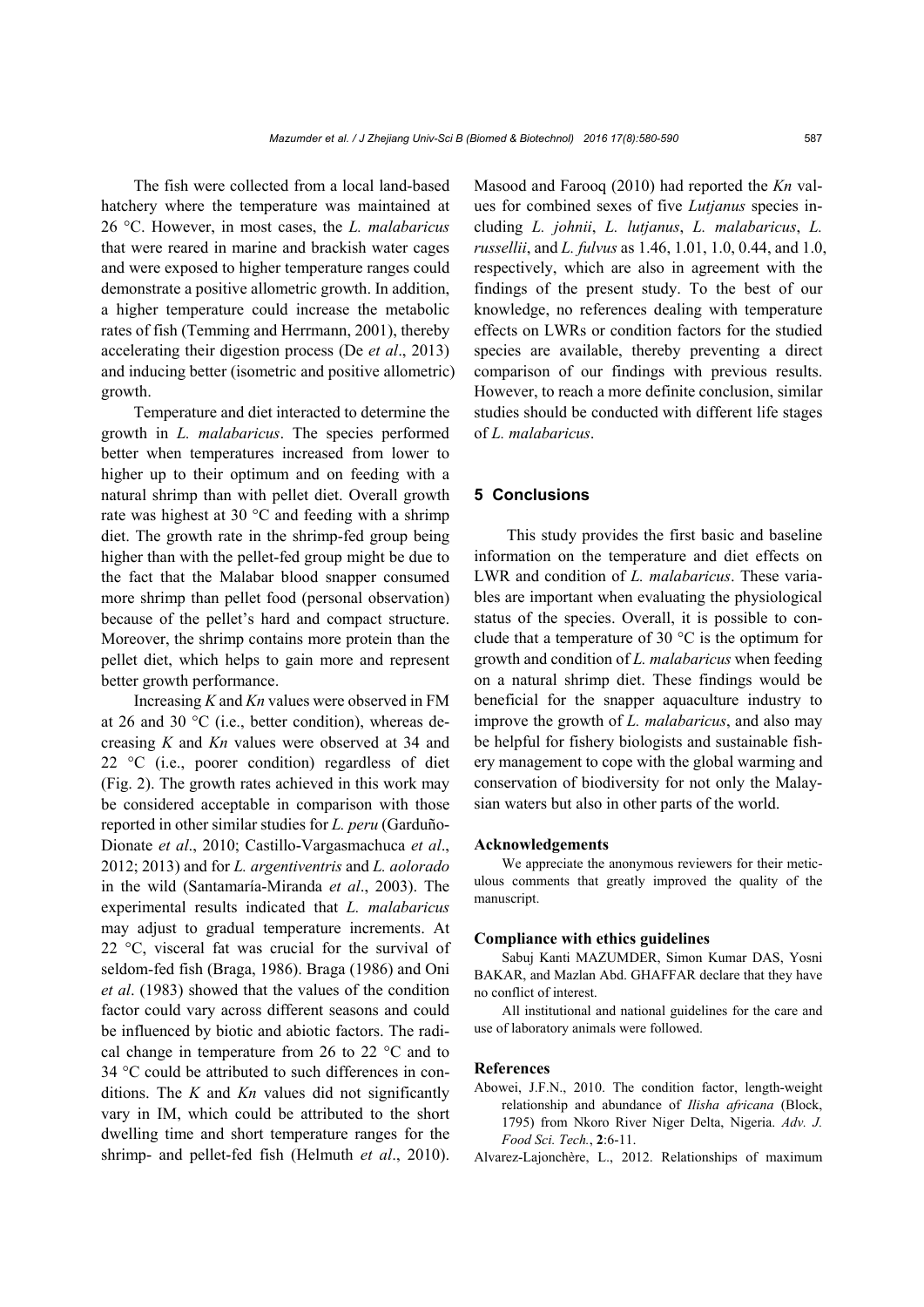length, length at first sexual maturity, and growth performance index in nature with absolute growth rates of intensive cultivation of some tropical marine fish. *J. World Aquacult. Soc.*, **43**(5):607-620.

http://dx.doi.org/10.1111/j.1749-7345.2012.00591.x

- Anibeae, C.I.P., 2000. Length-weight relationship and relative condition of *Heterobranchus longifilis* (Valencienness) from Idodo River, Nigeria. *Naga, ICLARM Q.*, **23**(2):34-35.
- Arnason, T., Bjornsson, B., Steinarsson, A., 2009. Allometric growth and condition factor of Atlantic cod (*Gadus morhua*) fed to satiation: effects of temperature and body weight. *J. Appl. Ichthyol.*, **25**(4):401-406. http://dx.doi.org/10.1111/j.1439-0426.2009.01259.x
- Bagenal, T.B., Tesch, F.W., 1978. Age and growth. *In*: Bagenal, T. (Ed.), Methods for Assessment of Fish Production in Fresh Waters, 3rd Ed. IBP Handbook No. 3, Blackwell Science Publications Ltd., Oxford, p.101-136.
- Bendiksen, E., Jobling, M., Arnesen, A.M., 2002. Feed intake of Atlantic salmon parr *Salmo salar* L. in relation to temperature and feed composition. *Aquacult. Res.*, **33**(7): 525-532.

http://dx.doi.org/10.1046/j.1365-2109.2002.00737.x

Bjornsson, B., Steinarsson, A., Oddgeirsson, M., 2001. Optimal temperature for growth and feed conversion of immature cod (*Gadus morhua* L.). *ICES J. Mar. Sci.*, **58**(1): 29-38.

http://dx.doi.org/10.1006/jmsc.2000.0986

Blanco, S., Romo, S., Villena, M.J., *et al.*, 2003. Fish communities and food web interactions in some shallow Mediterranean lakes. *Hydrobiologia*, **506-509**(1-3): 473-480.

http://dx.doi.org/10.1023/B:HYDR.0000008583.05327.da

- Braga, F.M.S., 1986. Estudo entre fator de condição e relação pesocomprimento para alguns peixes marinhos. *Rev. Bras. de Biol.*, **46**(2):339-346 (in Spanish).
- Brown, J.A., Pepin, P., Methven, D.A., *et al.*, 1989. The feeding, growth and behaviour of juvenile cod, *Gadus morhua* L., in cold environments. *J. Fish Biol.*, **35**(3): 373-380.

http://dx.doi.org/10.1111/j.1095-8649.1989.tb02989.x

Burton, M.L., 2002. Age, growth and mortality of mutton snapper, *Lutjanus analis*, from the east coast of Florida, with a brief discussion of management implications. *Fish. Res.*, **59**(1-2):31-41.

http://dx.doi.org/10.1016/S0165-7836(02)00007-3

Byström, P., Anderson, J., Kiessling, A., *et al.*, 2006. Size and temperature dependent foraging capacities and metabolism: consequences for winter starvation mortality in fish. *Oikos*, **115**(1):43-52.

http://dx.doi.org/10.1111/j.2006.0030-1299.15014.x

Castillo-Vargasmachuca, S., Ponce-Palafox, J., García-Ulloa, M., *et al.*, 2012. Effect of stocking density on growth performance and yield of subadult pacific red snapper cultured in floating sea cages. *N. Am. J. Aquacult.*, **74**(3): 413-418.

http://dx.doi.org/10.1080/15222055.2012.676002

Castillo-Vargasmachuca, S., Ponce-Palafox, J.T., Rodríguez-Chávez, G., *et al.*, 2013. Effects of temperature and salinity on growth and survival of the Pacific red snapper *Lutjanus peru* (Pisces: Lutjanidae) Juvenile. *Latin Am. J. Aquacult. Res.*, **41**(5):1013-1018. http://dx.doi.org/10.3856/vol41-issue5-fulltext-22

Clark, D.S., Brown, J.A., Goddard, S.J., *et al.*, 1995. Activity and feeding behaviour of Atlantic cod (*Gadus morhua*) in sea pens. *Aquaculture*, **131**(1-2):49-57.

http://dx.doi.org/10.1016/0044-8486(94)00222-A

- Crawford, R., 1993. World record game fishes 1993. The International Game Fish Association, Pompano Beach, Florida.
- da Costa, D.P., Leme, F.D.O.P., Takata, R.T., *et al.*, 2016. Effects of temperature on growth, survival and physiological parameters in juveniles of *Lophiosilurus alexandri*, a carnivorous neotropical catfish. *Aquacult. Res.*, **47**(6): 1706-1715.

http://dx.doi.org/10.1111/are.12594

- Das, S.K., De, M., Ghaffar, M.A., 2014a. Length-weight relationship and trophic level of hard-tail scad *Megalaspis cordyla. Sci. Asia*, **40**(5):317-322. http://dx.doi.org/10.2306/scienceasia1513-1874.2014.40.317
- Das, S.K., Ghaffar, M.A., Bakar, Y., *et al.*, 2014b. Xradiographic observations of food passage and nutrient absorption along the alimentary tract of archerfish, *Toxotes jaculatrix*. *Bull. Mar. Sci.*, **90**(4):903-919. http://dx.doi.org/10.5343/bms.2013.1073
- De, M., Ghaffar, M.A., Das, S.K., 2013. Temperature effect on gastric emptying time of hybrid grouper (*Epinephelus* sp.). THE 2014 UKM FST POSTGRADUATE COLLO-QUIUM: Proceedings of the Universiti Kebangsaan Malaysia, Faculty of Science and Technology 2014 Postgraduate Colloquium. AIP Conference Proceedings, **1614**: 616-618.

http://dx.doi.org/10.1063/1.4895273

Ecoutin, J.M., Albaret, J.J., Trape, S., 2005. Length-weight relationships for fish populations of a relatively undistributed tropical estuary: the Gambia. *Fish. Res.*, **72**(2-3): 347-351.

http://dx.doi.org/10.1016/j.fishres.2004.10.007

- Elliot, J.M., 1994. Quantitative Ecology and the Brown Trout. Oxford University Press, Oxford.
- Englund, G., Öhlund, G., Hein, C.L., *et al.*, 2011. Temperature dependence of the functional response. *Ecol. Lett.*, **14**(9): 914-921.

http://dx.doi.org/10.1111/j.1461-0248.2011.01661.x

Fonds, M., Cronie, R., Vethaak, A.D., *et al.*, 1992. Metabolism, food consumption and growth of plaice (*Pleuronectes platessa*) and flounder (*Platichthys flesus*) in relation to fish size and temperature. *Neth. J. Sea Res.*, **29**(1-3): 127-143.

http://dx.doi.org/10.1016/0077-7579(92)90014-6

Froese, R., 2006. Cube law, condition factor and weight-length relationships: history, meta-analysis and recommendations. *J. Appl. Ichthyol.*, **22**(4):241-253.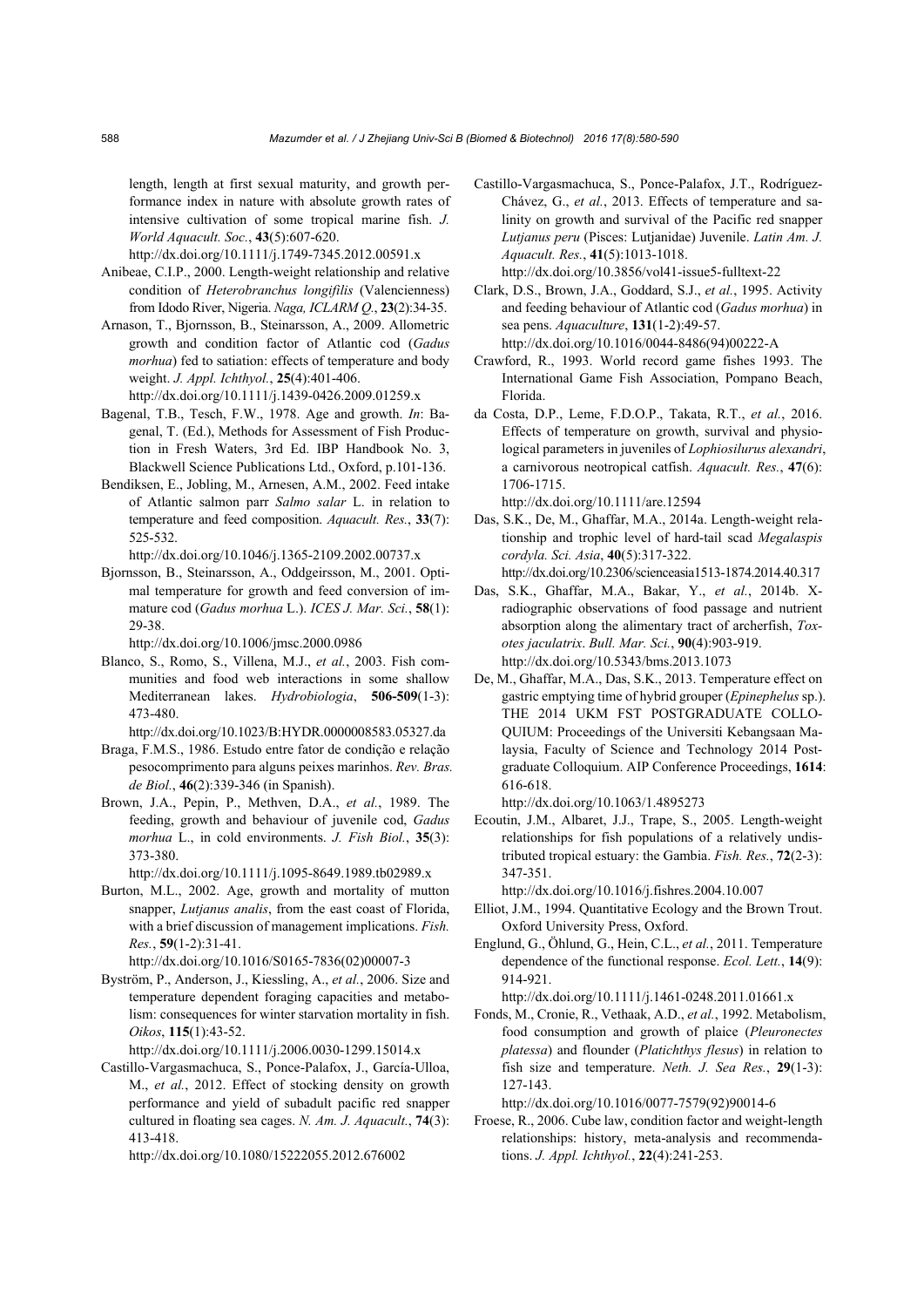http://dx.doi.org/10.1111/j.1439-0426.2006.00805.x

- Froese, R., Pauly, D., 2012. FishBase World Wide Web electronic publication, Version (09/2010). Available from http://www.fishbase.org [Accessed on Oct. 15, 2015].
- Fulton, T.W., 1904. The rate of growth of fishes. Twentysecond Annual Report, Part III. Fishes Board of Scotland. Edinburgh, p.141-241.
- Garduño-Dionate, M., Unzueta-Bustamante, M.L., Hernández-Martínez, M., *et al.*, 2010. Crecimiento de huachinangos juveniles silvestres (*Lutjanus Peru*) en un encierro de engorda en Puerto Vicente Guerrero, Guerrero. *Cienc. Pesq*., **18**(1):93-96 (in Spanish).
- Gayanilo, F.C., Pauly, D., 1997. FAO ICLARM stock assessment tools (FiSAT): references manual. FAO Computerized information series: 262.
- Hallaraker, H., Folkvord, A., Stefansson, S.O., 1995. Growth of juvenile halibut (*Hippoglossus hippoglossus*) related to temperature, day length and feeding regime. *Neth. J. Sea Res.*, **34**(1):139-147.
- http://dx.doi.org/10.1016/0077-7579(95)90022-5 Harrison, T.D., 2001. Length-weight relationships of fishes from South African estuaries. *J. Appl. Ichthyol.*, **17**(1):
- 46-48. http://dx.doi.org/10.1046/j.1439-0426.2001.00277.x
- Helmuth, B., Broitman, B.R., Yamane, L., *et al.*, 2010. Organismal climatology: analyzing environmental variability at scales relevant to physiological stress. *J. Exp. Biol.*, **213**(6):995-1003.

http://dx.doi.org/10.1242/jeb.038463

- Imsland, A.K., Foss, A., Sparboe, L.O., *et al.*, 2006. The effect of temperature and fish size on growth and food efficiency ratio of juvenile spotted wolffish. *J. Fish Biol.*, **68**(4):1107-1122.
- http://dx.doi.org/10.1111/j.0022-1112.2006.00989.x
- Imsland, A.K., Björnsson, B.T., Gunnarsson, S., *et al.*, 2007. Temperature and salinity effects on plasma insulin-like growth factor-I concentrations and growth in juvenile turbot (*Scophthalmus maximus*). *Aquaculture*, **271**(1-4): 546-552.

http://dx.doi.org/10.1016/j.aquaculture.2007.07.007

- Jobling, M., 1995. Fish Bioenergetics. Chapman and Hall, London.
- Johnston, I.A., 2006. Environment and plasticity of myogenesis in teleost fish. *J. Exp. Biol.*, **209**(12):2249-2264. http://dx.doi.org/10.1242/jeb.02153
- Jonassen, T.M., Imsland, A.K., Stefansson, S.O., 1999. The interaction of temperature and size on growth of juvenile *Atlantic halibut. J. Fish Biol.*, **54**(3):556-572. http://dx.doi.org/10.1111/j.1095-8649.1999.tb00635.x
- Joyeux, J.C., Giarrizzo, T., Macieira, R.M., *et al.*, 2009. Length-weight relationships for Brazilian estuarine fishes along a latitudinal gradient. *J. Appl. Ichthyol.*, **25**(3): 350-355.

http://dx.doi.org/10.1111/j.1439-0426.2008.01062.x

Jun, Q., Pao, X., Haizhen, W., *et al.*, 2012. Combined effect of temperature, salinity and density on the growth and feed utilization of Nile tilapia juveniles (*Oreochromis niloticus*). *Aquacult. Res.*, **43**(9):1344-1356.

http://dx.doi.org/10.1111/j.1365-2109.2011.02938.x

- Kooijman, S.A.L.M., 2000. Dynamic energy and mass budget in biological systems. Cambridge University Press, Cambridge.
- Lagler, K.F., 1966. Freshwater fishery biology. W.C. Brown Co., Dubuque, Iowa, p.421.
- le Cren, E.D., 1951. The length-weight relationship and seasonal cycle in gonad weights and condition in the perch (*Perca fluviatilis*). *J. Anim. Ecol.*, **20**(2):201-219.
- Masood, Z., Farooq, R.Y., 2010. Length-weight relationship and condition and relative condition parameters of *Lutjanus* species of the family Lutjanidae collected from Karachi fish harbor, Pakistan. *Int. J. Biol. Biot.*, **7**(4):505-509.
- Mazumder, S.K., Ghaffar, M.A., Das, S.K., 2015a. The effect of temperature on gastric emptying time of Malabar blood snapper (*Lutjanus malabaricus*, Bloch & Schneider 1801) using X-radiography technique. AIP Conference Proceedings, Selangor, Malaysia, **1678**(020032):1-4. http://dx.doi.org/10.1063/1.4931217
- Mazumder, S.K., De, M., Mazlan, A.G., *et al.*, 2015b. Impact of global climate change on fish growth, digestion and physiological status: developing a hypothesis for cause and effect relationships. *J. Water Clim. Change*, **6**(2): 200-226.

http://dx.doi.org/10.2166/wcc.2014.146

- Mims, S.K., Knaub, R.S., 1993. Condition factors and lengthweight relationships of Pond-cultured paddlefish *Polyodon spathula* with reference to other morphogenetic relationships. *J. World Aquacult. Soc.*, **24**(3):429-433. http://dx.doi.org/10.1111/j.1749-7345.1993.tb00176.x
- Nanton, D.A., Lall, S.P., McNiven, M.A., 2001. Effects of dietary lipid level on liver and muscle lipid deposition in juvenile haddock, *Melanogrammus aeglefinus* L. *Aquacult. Res.*, **32**(Suppl. 1):225-234.
	- http://dx.doi.org/10.1046/j.1355-557x.2001.00019.x
- Oni, S.K., Olayemi, J.Y., Adegboye, J.D., 1983. Comparative physiology of three ecologically distinct fresh water fishes, *Alestes nurse* Ruppell, *Synodontis schall* Bloch and *S. schneider* and *Tilapia zilli* Gervais. *J. Fish Biol.*, **22**(1):105-109.

http://dx.doi.org/10.1111/j.1095-8649.1983.tb04730.x

- Pakoa, K., 1998. Vital statistics of marine fishes of Vanuatu. *Naga, ICLARM Q*., **21**(3):27-29.
- Petrakis, G., Stergiou, K.I., 1995. Weight-length relationships for 33 fish species in Greek waters. *Fish. Res.*, **21**(3-4):465-469.

http://dx.doi.org/10.1016/0165-7836(94)00294-7

Rosenlund, G., Skretting, M., 2006. Worldwide status and perspectives on gadoid culture. *ICES J. Mar. Sci.*, **63**(2):192-196.

http://dx.doi.org/10.1016/j.icesjms.2005.11.012

Safran, P., 1992. Theoretical analysis of the weight-length relationships in the juveniles. *Mar. Biol.*, **112**(4):545-551.